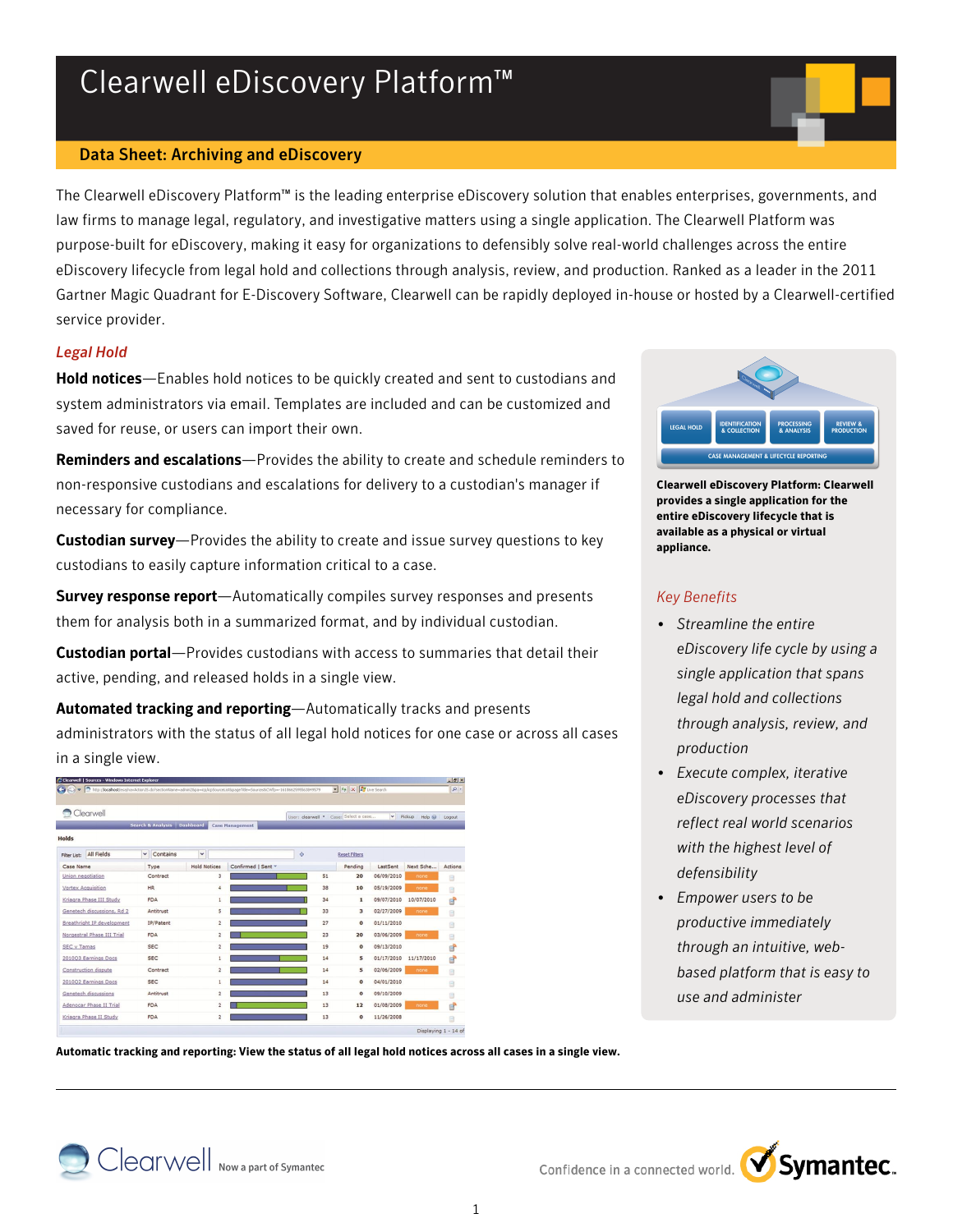#### *Identification and Collection*

Interactive data map—Maintains an interactive catalog of data sources and custodians that can be easily searched and browsed.

Network collector—Enables remote collection from 50+ critical data source types over the network.

On-site collector—Facilitates secure on-site collection from laptops, PCs, and files shares onto any standard USB drive or file share.

Metadata filters—Enables targeted collections by filtering via metadata fields such as owner/author, date range, and file type. Users can specify criteria via a point-and-click interface, eliminating the need for any scripting or programming.

Keyword filters—Provides the ability to filter collections by keywords. Administrators have the option to leverage existing source indices to utilize federated search-enabled keyword collections from data sources behind the firewall or in the cloud.

Symantec Enterprise Vault™ direct collector\*—Enables collection from Enterprise Vault at scale using the only direct collector certified by Symantec and the collection management console.

Enterprise Vault collection filters\*—Enables targeted collections from Enterprise Vault by providing metadata and keyword filters that use the archive's existing index and Data Classification Services tags.

Preserve in Enterprise Vault\*—Enables information in Enterprise Vault to be preserved in the controlled environment of the archive.

Extended Microsoft SharePoint® Collections—Allows users to collect the full range of SharePoint document types including blogs, wikis, calendar items, announcements, discussions, and surveys and render them in context.



**Collection analytics: Provide a complete portfolio of analytical charts and tables that offer real-time visibility into the status of the collection.**

Collection scheduler-Schedules network collections to run once or on a recurring basis to collect new or modified data.

Data verification—Automatically verifies the integrity of collected data before and after collection, ensuring each collection is forensically sound.

Collection management console—Centralizes all collection information into a single view, including file volumes, custodians, and detailed data sources.

Collection analytics—Provides a complete portfolio of analytical charts and tables that offer real-time visibility into the status of the collection the status of the collection.

#### *Processing*

Advanced pre-processing filters—Enables users to interactively filter data by custodian, date, strong file type, and file size prior to processing.

Pre-processing analytics-Visually summarizes overall document set characteristics and presents detailed analysis by custodian, timeline, and file type.



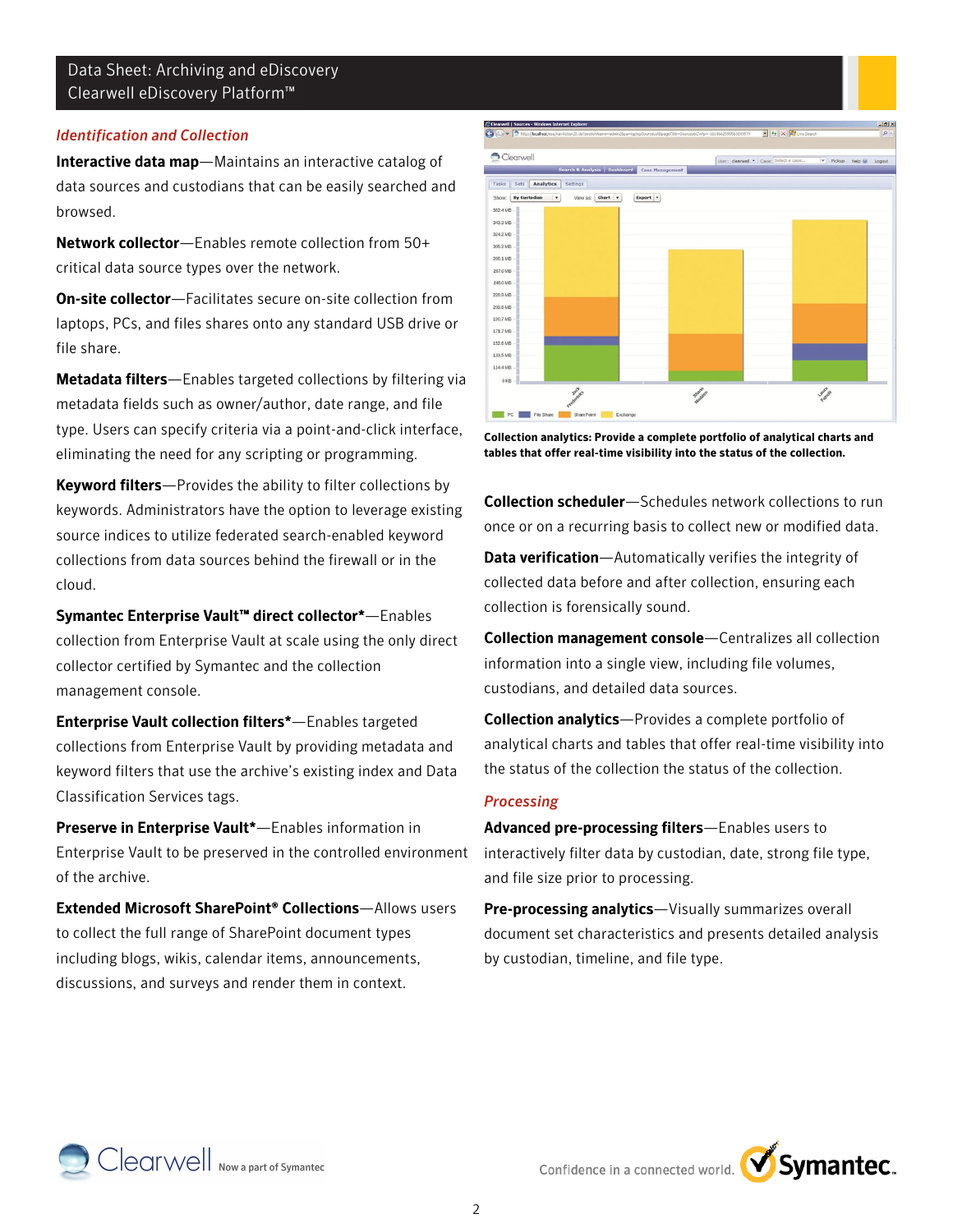

**Pre-processing analytics: Graphically depict data volume, file types, and time frames of collected data prior to processing.**

Rapid processing—High-performance architecture processes and analyzes documents at rates of up to 1 TB per day.

Robust file support—Processes and analyzes over 400 different file types, including support for Optical Character Recognition (OCR) of images containing text.

Intelligent deduplication—Automatically deduplicates data across multiple data stores and across the entire data set.

Multi-language support—Provides full Unicode compliance and enables automatic language identification of documents.

# *Search and Analysis*

Transparent keyword search—Enables a more defensible and collaborative eDiscovery search process and enhances the ability to cull irrelevant information.

- Keyword search preview—Provides matching keyword variations prior to running a search. Users can selectively include relevant variations or exclude false positive variations.
- Keyword search filters-Enables real-time search result filtering for individual queries or variations and allows users to sample the filtered documents.
- Keyword search report—Provides comprehensive reporting that documents all search criteria and provides detailed analytics of the results.

Transparent concept search-Delivers a unique set of features that enable an interactive, relevant, and defensible search process.

- Concept search preview-Allows users to contextually refine searches by previewing related terms, and selecting only those that are relevant before actually running a search.
- **Concept search explorer**—Provides a visual interface to dynamically explore and discover new relevant concepts.
- Concept search report-Automatically documents the related terms included in each concept search and provides detailed analytics of search results.



**Concept search explorer: Provides a visual interface to dynamically explore and discover new relevant concepts.**

Multi-keyword search—Runs up to 100 searches simultaneously and provides reporting to test effectiveness of searches.

Advanced search-Construct advanced searches for multiple fields using Boolean, stemming, wildcard, fuzzy, and proximity searches.

Auto-filters-Narrow search results using automaticallygenerated clickable filters that provide exact document counts.



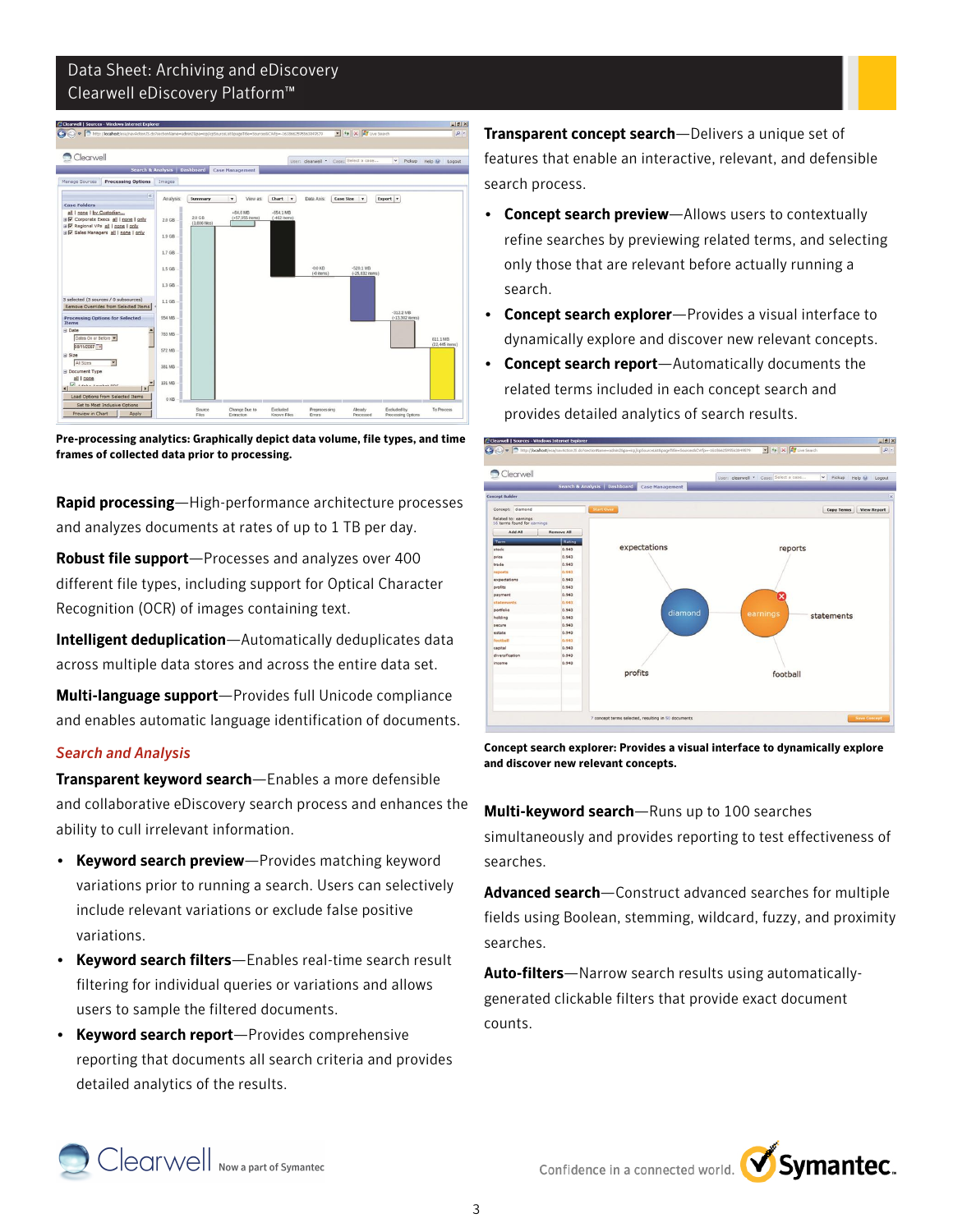Discussion threads—Links together all related messages into chronological threads that capture entire discussions, including all replies, forwards, and carbon copies.

Topic classification—Automatically organizes documents into specific topics, enabling users to quickly analyze all documents related to a particular subject.

People analytics—Monitors and lists the frequency of communications between key custodians.

Term analytics-Leverages natural language algorithms to uncover secret project names and code words that may be relevant to a case.

|                         |                              | C Clearwell   Sources - Windows Internet Explorer                                        |                                                                                                                        |                        |                                                      | $-0x$                             |
|-------------------------|------------------------------|------------------------------------------------------------------------------------------|------------------------------------------------------------------------------------------------------------------------|------------------------|------------------------------------------------------|-----------------------------------|
|                         |                              |                                                                                          | http://localhost/esa/navAction75.do?sectionName=admin26pa=icp/icp5ourceList8pageTitle=Sources8CWfp=1618662595563949579 |                        | $\bullet$ $\bullet$ $\times$ $\mathbb{Z}$ Uve Search | $\rho$ .                          |
|                         | Clearwell                    |                                                                                          |                                                                                                                        |                        | User: dearwell . Case: Select a case<br>$\check{~}$  | Pickup Help<br>Logout             |
| Search                  |                              | in All Documents                                                                         | $\mathbf{v}$ Go<br>$\theta$                                                                                            | <b>Advanced Search</b> |                                                      | Dashboard   Case Management       |
|                         | Searched: 12,156             |                                                                                          | Found: 1 Documents (4 KB) © 1 Discussions   1 Topics   1 0 Files   2 Participants                                      |                        | Report                                               |                                   |
|                         |                              | Find Similar - Analysis Use Case: Document List P @ FW: Wall Street Earnings Numbers [1] |                                                                                                                        |                        |                                                      |                                   |
|                         |                              | View: Default . Actions . Save                                                           | $F = F$ $F$ $G$ $O$ $N$ $4$                                                                                            |                        | Tagging                                              | $ +  -   0   0$                   |
| Doc ID:                 |                              | ■ 0.7.87.2124                                                                            | Related Discussion (15) Similar Items (21)                                                                             |                        | <b>Early Case Assessment</b>                         |                                   |
| Custodian:<br>Language: |                              | Tamas, Mike<br>English (100%)                                                            |                                                                                                                        |                        | <b>El Review</b>                                     |                                   |
|                         |                              |                                                                                          |                                                                                                                        |                        | <b>B</b> RedactionTagSet                             |                                   |
| $\overline{\mathbf{z}}$ | $A \cup$<br>$\triangleright$ | □ □ 74<br>$\vee$ 0 0 0 0 $\vee$                                                          | 当。                                                                                                                     | $\ddot{ }$             | Prev Next                                            | Auto Advance Tag<br>$\rightarrow$ |
| Ι×                      |                              | Complete redaction by publishing the document -> Con-                                    |                                                                                                                        |                        | <b>Related Items</b>                                 | 俋                                 |
| $\overline{\mathsf{x}}$ |                              |                                                                                          |                                                                                                                        | $\blacktriangle$       | ့<br><b>Pisimilar</b> C<br>僵<br>$\mathcal{R}$        | Actions *                         |
| 匐                       | <b>Microsoft Outlook</b>     |                                                                                          |                                                                                                                        |                        | Π<br>Subject / Filename                              | $\hat{\phantom{a}}$               |
|                         | From:<br>Sent:               | Phil Smith [philsmith@tamascorp.com]<br>Thursday, September 28, 2006 4:13 PM             |                                                                                                                        |                        | RE: Wall Street Earnings Nu                          | 7.019                             |
| 夜                       | To:<br>Subject:              | Vance Mayer<br>FW: Wall Street Earnings Numbers                                          |                                                                                                                        |                        | RE: Wall Street Earnings Nu<br>п                     | नेलेख                             |
| 部                       |                              |                                                                                          |                                                                                                                        |                        | FW: Inflated Revenue Numbe<br>$\overline{\vee}$      | 相同                                |
| 調                       | Vance,                       |                                                                                          |                                                                                                                        |                        | FW: Wall Street Earnings Nu                          | 相同                                |
| 図                       |                              | What do you think about project football?                                                |                                                                                                                        |                        | FW: Project Veneer                                   | 相同                                |
|                         | Thanks, Phil                 |                                                                                          |                                                                                                                        |                        | RE: Wall Street Earnings Nu                          | ABB                               |
| 眼                       |                              | ----- Original Message-----<br>From: Matt Stevens [mailto:mattstevens@tamascorp.com]     |                                                                                                                        |                        | п                                                    |                                   |
| <b>KO</b>               | To: Phil Smith               | Sent: Thursday, September 28, 2006 2:11 PM                                               |                                                                                                                        |                        | FW: Wall Street Earnings Nu<br>г                     | 小河里                               |
|                         | Co: Vance Mayer              | Subject: RE: Wall Street Earnings Numbers                                                |                                                                                                                        |                        | RE: Inflated Revenue Numbers                         | 相同                                |
| $\sqrt{2}$              |                              |                                                                                          |                                                                                                                        |                        | RE: Project Veneer                                   | िलिपि                             |
|                         |                              |                                                                                          |                                                                                                                        |                        | RE: Project Veneer<br>г                              | निल                               |
|                         |                              |                                                                                          |                                                                                                                        |                        | FW: Project Veneer<br>п                              | विज                               |
|                         |                              | Calminat Mananan                                                                         |                                                                                                                        |                        | <b>CaRF: Wall Street Farnings Nu</b><br>п            | $A$ dral $\vee$                   |
| 90 国 口                  | 1/1                          | $V$ ) <                                                                                  |                                                                                                                        | $\rightarrow$          |                                                      | $\rightarrow$                     |

**Near-native viewer: Provides immediate access to documents in near-native formats, enabling rapid review, tagging, and redaction.**

#### *Review*

Near-native viewer—Displays documents in a near-native format without requiring each application to be loaded on a reviewer's workstation.

Persistent hit highlighting-Highlights search terms in messages, attachments, and files within the Near-Native Viewer.

Redaction-Protects privileged, work product, and privacy information with reason codes and redaction verification

Auto-redaction-Automatically finds and redacts keywords, phrases, and personal information, such as Social Security numbers.

Transparent predictive coding\*—Delivers a flexible and intuitive workflow that leverages the intelligence of expert reviewers to train the software on tagging criteria, automatically generate predictions, and analyze accuracy for rapid review.

- Smart sampling-Offers sophisticated analytics by criteria such as custodian, discussion, concept, and participant to ensure the selection of highly relevant training samples.
- Smart tagging-Allows reviewers to highlight the metadata and content relevant to a tagging decision.
- Prediction insight-Automatically provides a prediction probability score for the document under review and highlights content and metadata relevant to the prediction.
- Prediction workflow management—Provides a review management console with step-by-step guidance that automates the predictive coding workflow.
- Prediction templates-Enables users to import and export prediction models to leverage predictive intelligence across cases.
- Prediction analytics-Delivers a set of interactive charts and reports that enables reviewers to measure prediction accuracy and analyze documents by probability score.
- **Review quality control**—Provides a comprehensive quality assurance workflow for linear and non-linear review.

Near-duplicate identification—Identifies and displays nearduplicates, and automatically compares documents.

Find similar-Groups emails, attachments, and loose files with similar content to the document under review.

Related documents—Identifies and displays related documents, such as near-duplicates, similar documents, and those contained in discussion threads and attachments.

Decision-tree tagging-Tags individual or sets of documents using a customizable multi-layer tree structure.

Auto-batching—Automatically allocates documents into review folders based on either a set number of folders or a set number of documents per folder.



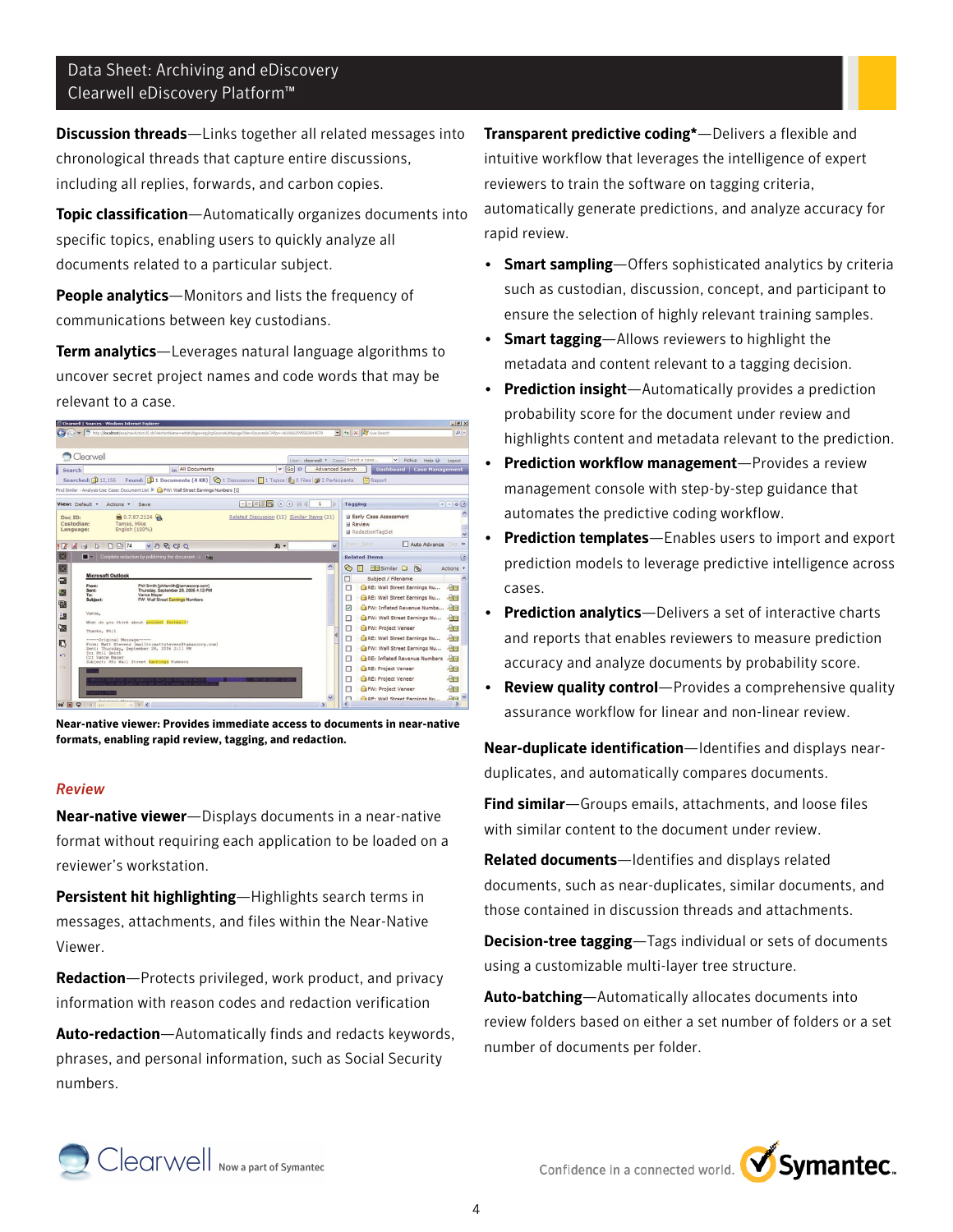Review folder management—Monitors the completion of review sets and provides the status of review folders that are currently checked in or out by any reviewer.

Review workflow template—Provides customizable tag and folder templates that encapsulate best practices from enterprises, governments, and law firms.

Auto-resume-Enables users to resume review or analysis with the exact document and screen settings set prior to logging off.

Load file import-Provides the flexibility to import external load files from other review platforms into Clearwell.

Review progress report—Shows document review progress for a case in an automatically generated graphical report.

Reviewer productivity report—Shows the number of documents individual or groups of reviewers have tagged over a time period.

Review scalability—Enables case administrators to dynamically increase the number of concurrent reviewers by adding capacity on-demand.

#### *Production*

Native and image-based production—Allows users to produce documents in native, TIFF, PDF, and mixed mode formats.

Export and production management—Streamlines the export and production process by providing sharable export templates and pre-mediation of issues.

Bates stamping—Applies sequential numbering of documents with Bates Stamps as well as custom headers and footers.

**Document export**—Delivers capability to export data in EDRM XML, DAT, and CSV formats, improving interoperability and seamless transfer of electronic data to outside parties.

Rolling production-Enables batch productions at any point in the eDiscovery process.

Load file configurator-Provides customizable load file creation during export, eliminating the need for custom

transforms prior to ingestion into third-party review applications.

Export and production scalability—Enables case administrators to dynamically increase export and production performance by adding capacity on-demand.

# *Case Management and Reporting*

Case analytics-Delivers summary reports to monitor case progress, ensuring that resources are properly allocated and deadlines are met.

Lifecycle reporting-Provides integrated dashboards and reporting for each stage in the eDiscovery process from legal hold through production.



**Lifecycle reporting: Summarizes case status from collection through production in a single dashboard, enabling unparalleled visibility into every stage of eDiscovery.**

Multi-case architecture—Provides 64-bit, distributed, casebased architecture, enabling the management of 100s of cases and 1,000s of users.

Case configuration-Allows administrators to easily create cases, manage groups, topics, review sets, and decision tree tag structures.

eDiscovery dashboard—Provides detailed analytics of all eDiscovery cases across an organization in an automatically generated graphical report.





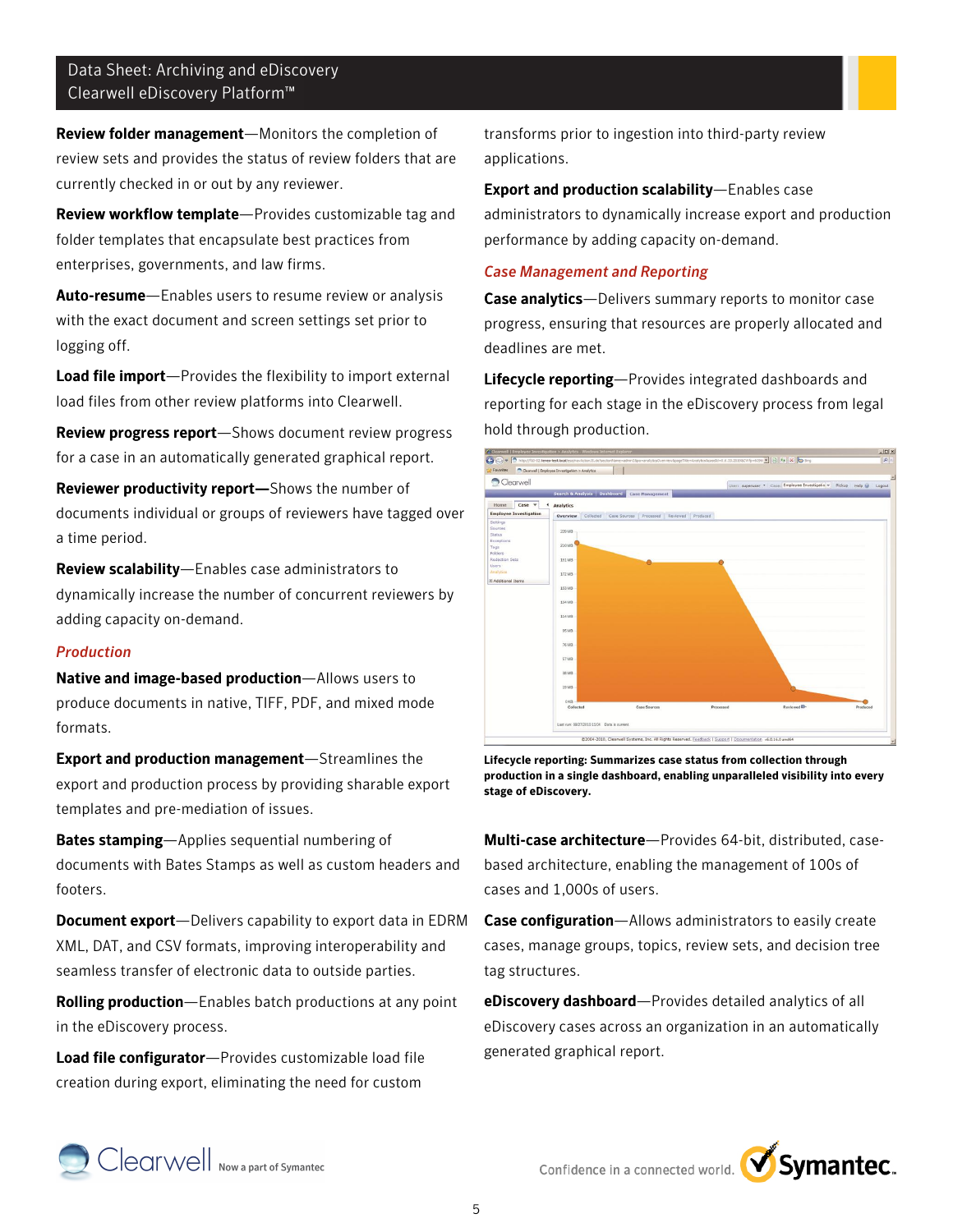# Audit trail and activity reporting-Tracks user actions such as login, logout, search, tag, print, and export, providing a full, reproducible audit trail.

# *Enterprise Vault and the Clearwell eDiscovery Platform*

Together, Enterprise Vault and the Clearwell eDiscovery Platform bring a new level of information governance and end-to-end eDiscovery. Enterprise Vault is an archiving platform that helps bridge the gap between business, legal, and IT requirements by enabling an eDiscovery-optimized infrastructure based on intelligent information management. Enterprise Vault helps organizations reduce search and review time from weeks and months to just days or hours, enabling legal counsel and compliance teams to make faster, more insightful legal strategy decisions.

\*We plan to make the Enterprise Vault direct collector, Enterprise Vault collection filters and Preserve in Enterprise Vault feature set for the Identification & Collection Module, and the Clearwell Transparent Predictive Coding feature set for the Review & Production Module, available in a future release on a when and if available basis in a general release to all customers.

#### **More Information**

# *Visit our website*

<http://www.symantec.com/clearwell>

<http://www.symantec.com/ev>

# *To speak with a Product Specialist in the U.S.*

Call toll-free 1 (877) 727 9909

# *To speak with a Product Specialist outside the U.S.*

For specific country offices and contact numbers, please visit our website.

# *About Symantec*

Symantec is a global leader in providing security, storage, and systems management solutions to help consumers and organizations secure and manage their information-driven world. Our software and services protect against more risks at more points, more completely and efficiently, enabling confidence wherever information is used or stored. Headquartered in Mountain View, Calif., Symantec has operations in 40 countries. More information is available at www.symantec.com.

# *Symantec World Headquarters*

350 Ellis St. Mountain View, CA 94043 USA +1 (650) 527 8000 1 (800) 721 3934 [www.symantec.com](http://www.symantec.com)